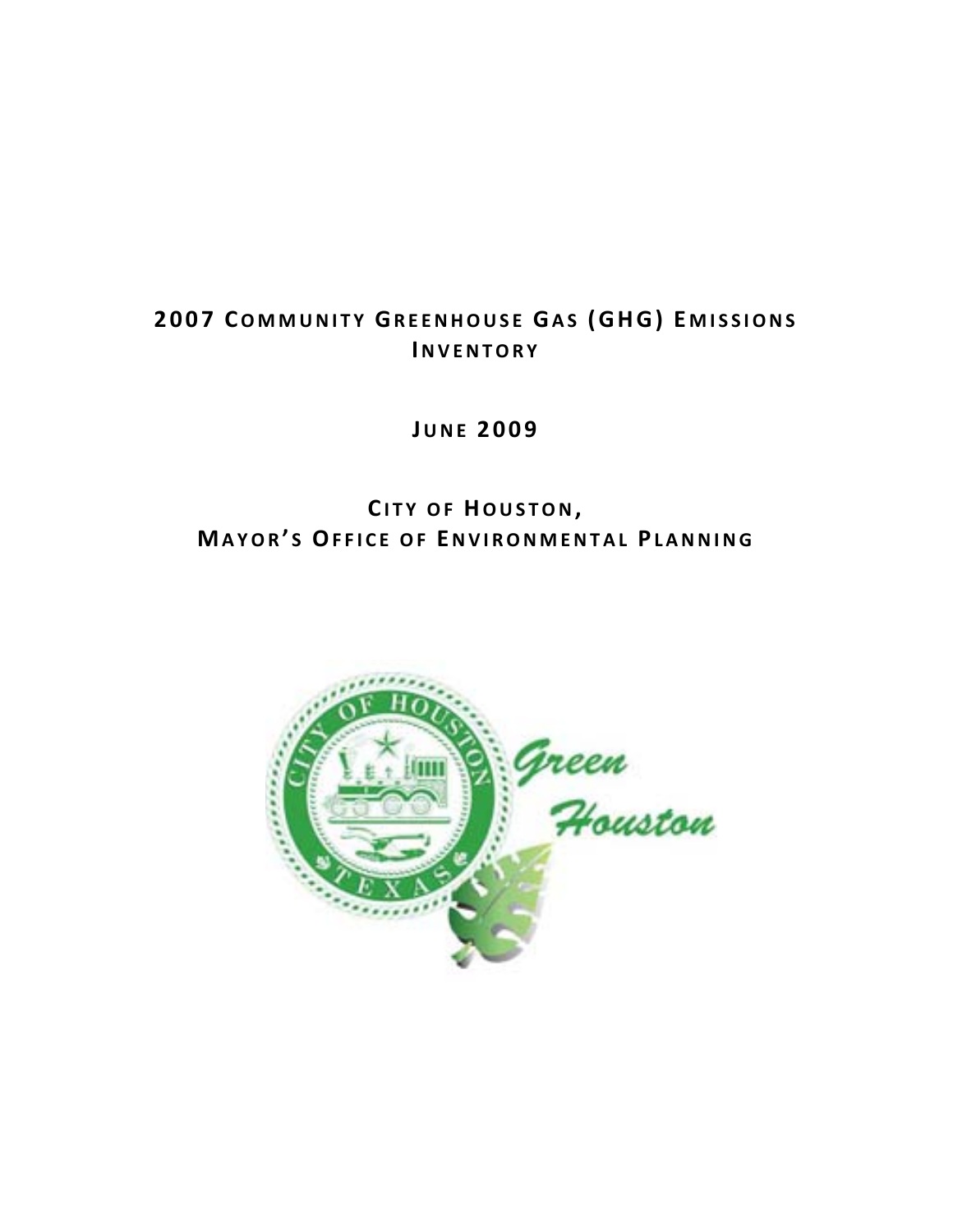## TABLE OF CONTENTS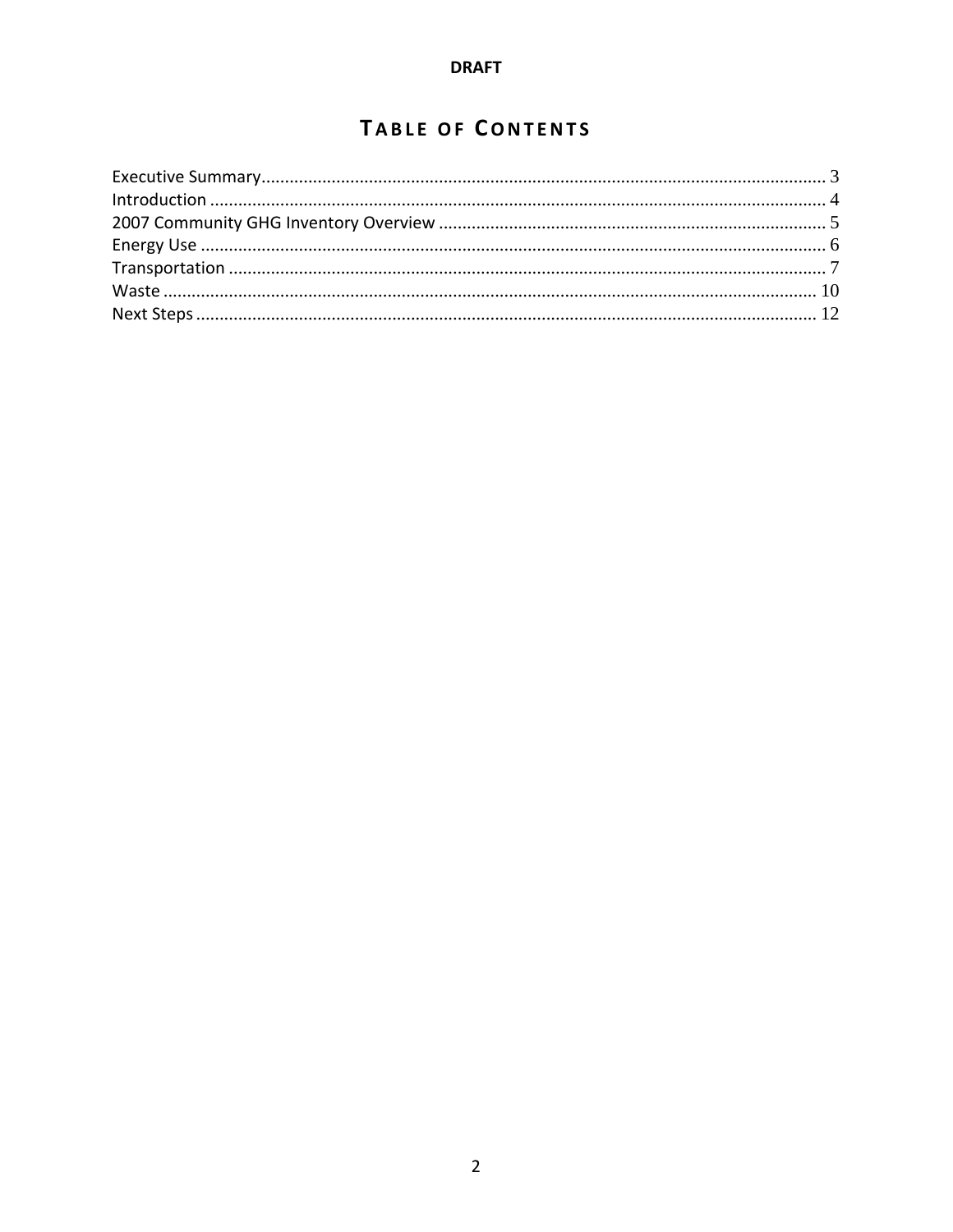## **E XECUTIVE SUMMARY**

As government standards for air pollutants becomes stricter and the possibility of a cap‐and‐trade system becomes more likely, a 2007 baseline Houston community greenhouse gas (GHG) emissions inventory is financially and environmentally crucial. To determine feasible and realistic strategies to reduce emissions, the community must identify the GHG emissions baseline, the source of these emissions, and key opportunities for reduction. Thus, as the Mayor has indicated over the past five years, this project will help Houston achieve a reputation as a leader in energy efficiency and help residents and businesses achieve cost efficiency and improved air quality.

Briefly, this 2007 community inventory utilized data gathered from CenterPoint Energy (CNP) and several public agencies, including the City of Houston (COH), Houston‐Galveston Area Council (H‐GAC), Texas Commission on Environmental Quality (TCEQ), and the U.S. Environmental Protection Agency (EPA). As a beta‐tester city, the City of Houston utilized a new software program called Project 2 Degrees (P2D) to compute and record the inventory. P2D is a secure, password-protected, web-based emissions tracker program jointly created by Microsoft Corporation, ICLEI – Local Governments for Sustainability, and the Clinton Climate Initiative with the help of Ascentium Corporation and the Center for Neighborhood Technology (CNT).

The results of this inventory indicated that energy use produced more than half of the community's GHG emissions, whereas transportation emissions made up nearly a third of GHG emissions. The table below presents a summary of the 2007 community greenhouse gas emissions inventory.

> ergy 76,369 60%

|                    | <b>2007 Community GHG Inventory</b> |
|--------------------|-------------------------------------|
| <b>Sector</b>      | GHG (tpy)                           |
| <b>Energy</b>      | 24,576,369                          |
| Electricity        | 22,257,878                          |
| <b>Natural Gas</b> | 2,318,491                           |
| Transportation     | 12,265,355                          |
| On-road            | 10,896,494                          |
| Plane              | 867,925                             |
| <b>Boat</b>        | 200,856                             |
| Nonroad            | 181,894                             |
| Train              | 118,186                             |
| Waste              | 3,978,488                           |
| Landfills          | 3,559,224                           |
| <b>WWTPs</b>       | 419,264                             |
| <b>Total</b>       | 40,820,212                          |

The remainder of this project summary will provide a more in‐depth analysis of these three sectors. The complete methodology and technical appendices are provided in the "2007 Community GHG Emissions Inventory Complete Report".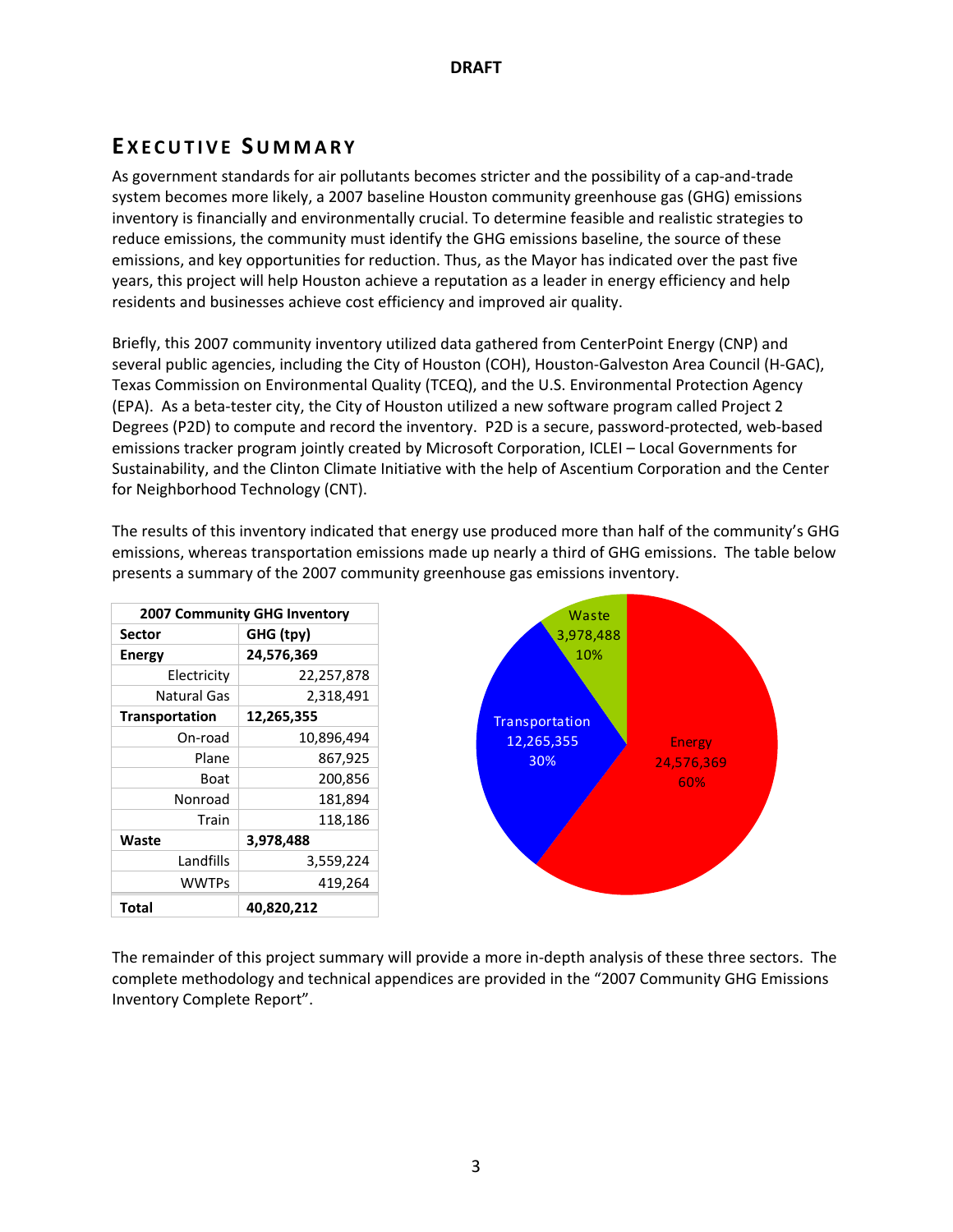### **INTRODUCTION**

 $\overline{a}$ 

It is well‐documented that air pollutants are detrimental to the public health and well‐being of communities. However, the factors that contribute to polluted air are magnified in Houston's current context: a growing population and growing economy.

According to the City of Houston Planning and Development Department, as of January 1, 2009, Houston is not only the fourth largest city in the U.S., but it also boasts a growing population of 2.25 million. According to the Greater Houston Partnership (GHP), if the city of Houston were a state, it would rank 36<sup>th</sup> in population ahead of New Mexico<sup>1</sup>. Contributing to its growth, the city of Houston is vast; according to the Greater Houston Convention and Visitors Bureau, the city boasts a land area of 639 square miles, enough to contain the cities of New York, Washington, Boston, San Francisco, Seattle, Minneapolis, and Miami<sup>2</sup>. According to the City of Houston, by 2010, the city of Houston will reach a population of nearly 2.32 million<sup>3</sup>.

Coupled with this growing population is a large, diverse, and growing economy. Not only is Houston home to more than 5000 energy firms, but it is also home the largest medical center in the world—The Texas Medical Center. Moreover, Houston is home to one of the nation's busiest ports—the Port of Houston, which ranks first in the U.S. for international waterborne tonnage and second in total cargo tonnage<sup>4</sup>. According to the GHP, the city of Houston ranks first in fastest job growth, first in the lowest cost of living among major metropolitan areas, and third in the number of Fortune 500 headquarters.

A growing population and economy implies an increase in emissions from increased waste, transportation, and energy use. This increase in emissions coupled with an increased possibility of stricter air pollutant regulations as a result of a changing political climate illustrates the need for a baseline community emissions inventory. This baseline will allow residents, businesses, and the government to identify opportunities and strategies for emissions reduction and enable each sector to set goals for measured improvement.

<sup>&</sup>lt;sup>1</sup> Greater Houston Partnership. (2009). Economic Development: Population and Demographics. Retrieved January 21, 2009 from http://www.houston.org/economic-development/demographics/.<br><sup>2</sup> Greater Houston Partnership. (2009). Economic Development: Ratings and Rankings. Retrieved January 21, 2009 from

http://www.houston.org/economic‐development/ratings‐rankings/index.html.

 $3$  City of Houston, Planning and Development. (2009, January 1). Demographics. Retrieved January 21, 2009 from http://www.houstontx.gov/planning/Demographics/dem\_links.htm.<br><sup>4</sup> City of Houston. (2008, August). Multi-Pollutant Emissions Reduction Plan. Retrieved January 21, 2009 from

http://www.greenhoustontx.gov/reports/emissionreduction20090114.pdf.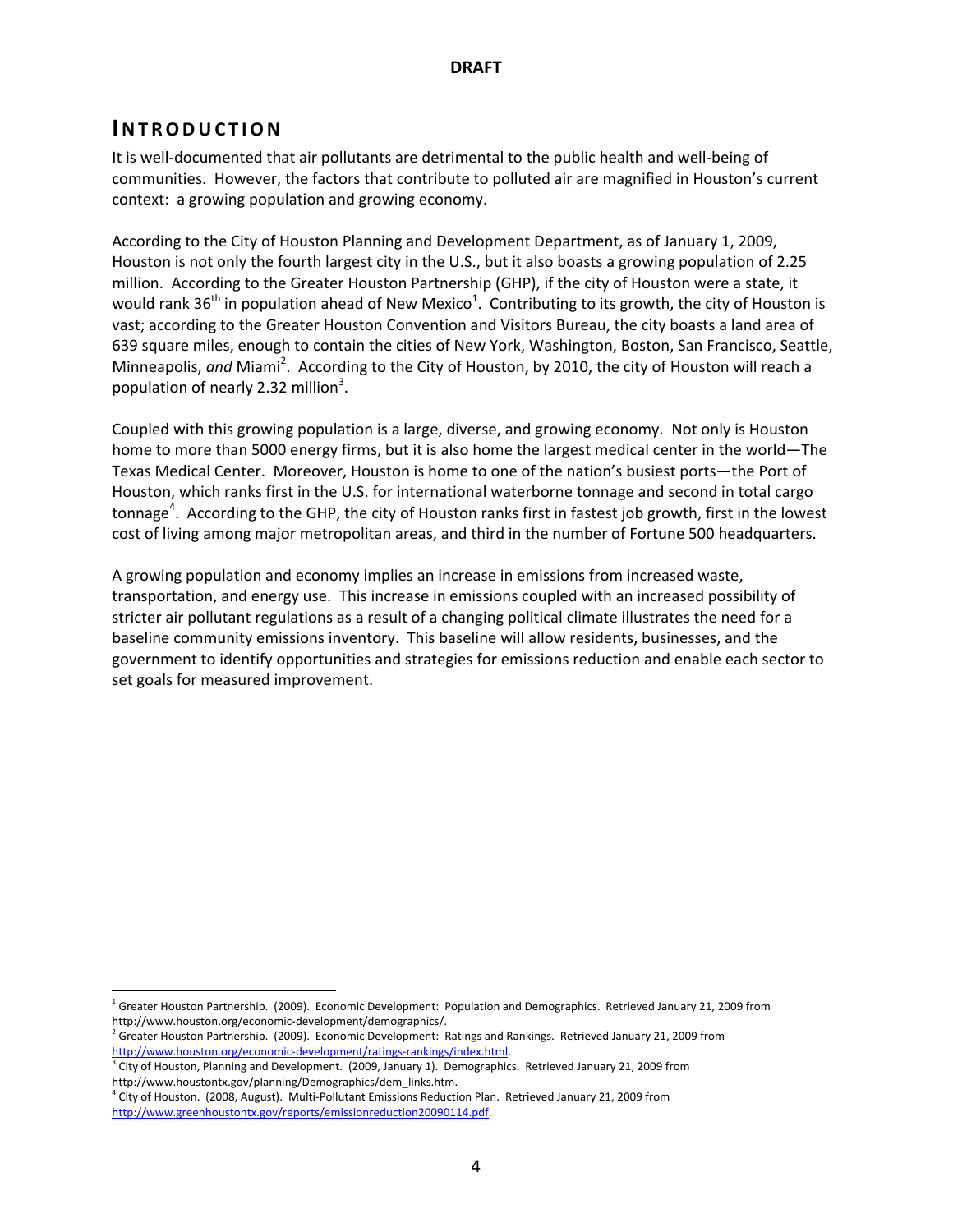## **2007 COMMUNITY GHG INVENTORY OVERVIEW**

To develop the 2007 GHG emissions baseline inventory, a three‐step process was employed: Data Collection  $\rightarrow$  Data Entry  $\rightarrow$  Data Analysis

During the data collection phase, the scope of the project was delineated. The inventory comprises the geopolitical boundaries of Houston city limits. Data was collected for calendar year 2007 for three main sectors: energy use, transportation, and waste from CenterPoint Energy, the TCEQ and HGAC, and COH, TCEQ, and EPA, respectively. The subsectors (and units of measurement) included electricity and natural gas use by rate class (kWh and MMBtu), vehicle miles traveled (VMT), fuel use (gallons), and volume of waste by location (tons or gallons).

Once collected, the next step was to organize the data for entry into the Project 2 Degrees (P2D) software. The most recent emission factors from the 2008 Local Government Operations Protocol (LGOP) were used. P2D calculates GHG emissions in carbon dioxide equivalent (CO2E), but this includes carbon dioxide (CO2), methane (CH4), and nitrous oxide (N2O).

In addition, the software categorizes GHG emissions by "scope". Scope 1 emissions are all direct emissions from sources located within city limits. Scope 2 emissions are indirect emissions that result as a consequence of activity within city limits; limited to electricity generation, district heating, steam and cooling consumption. In contrast, scope 3 emissions are all other indirect and embodied emissions that occur as a result of activity within city limits.

| Houston's 2007 Community GHG Emissions Inventory by Scope in tpy |                           |              |                      |                            |                 |  |  |  |  |  |
|------------------------------------------------------------------|---------------------------|--------------|----------------------|----------------------------|-----------------|--|--|--|--|--|
| <b>Emission source</b>                                           | <b>Within city limits</b> |              | <b>Sum 1 &amp; 2</b> | <b>Outside city limits</b> | Sum (1, 2, & 3) |  |  |  |  |  |
| <b>Sector</b>                                                    | Scope 1                   | Scope 2      | Sub-total            | Scope 3                    | <b>Total</b>    |  |  |  |  |  |
| <b>Energy</b>                                                    | 2,318,491                 | 20,487,415   | 22,805,905           | 1,770,464                  | 24,576,369      |  |  |  |  |  |
| Electricity                                                      | 0                         | 20,487,415   | 20,487,415           | 1,770,464                  | 22,257,878      |  |  |  |  |  |
| Natural Gas                                                      | 2,318,491                 | $\mathbf{0}$ | 2,318,491            | 0                          | 2,318,491       |  |  |  |  |  |
| Transportation                                                   | 11,176,183                | $\mathbf{0}$ | 11,176,183           | 1,089,172                  | 12,265,355      |  |  |  |  |  |
| On-road                                                          | 10,896,494                | $\mathbf{0}$ | 10,896,494           | C                          | 10,896,494      |  |  |  |  |  |
| Plane                                                            | 0                         | $\Omega$     | 0                    | 867,925                    | 867,925         |  |  |  |  |  |
| Boat                                                             | $\overline{0}$            | $\mathbf{0}$ | 0                    | 200,856                    | 200,856         |  |  |  |  |  |
| Nonroad                                                          | 181,894                   | $\mathbf{0}$ | 181,894              | 0                          | 181,894         |  |  |  |  |  |
| Train                                                            | 97,795                    | $\mathbf{0}$ | 97,795               | 20,391                     | 118,186         |  |  |  |  |  |
| Waste                                                            | 906,460                   | $\mathbf 0$  | 906,460              | 3,072,029                  | 3,978,488       |  |  |  |  |  |
| Landfills                                                        | 487,196                   | $\mathbf{0}$ | 487,196              | 3,072,029                  | 3,559,224       |  |  |  |  |  |
| <b>WWTPs</b>                                                     | 419,264                   | $\mathbf{0}$ | 419,264              | 0                          | 419,264         |  |  |  |  |  |
| <b>Total</b>                                                     | 14,401,133                | 20,487,415   | 34,888,548           | 5,931,665                  | 40,820,212      |  |  |  |  |  |

Once input, the final phase was data analysis. The table below presents the 2007 community GHG emissions inventory by scope in tons per year (tpy).

As the table shows, 85% of total emissions are within the geopolitical jurisdiction of Houston. On the other hand, 15% of total emissions (or all scope 3 emissions) are beyond the geopolitical jurisdiction of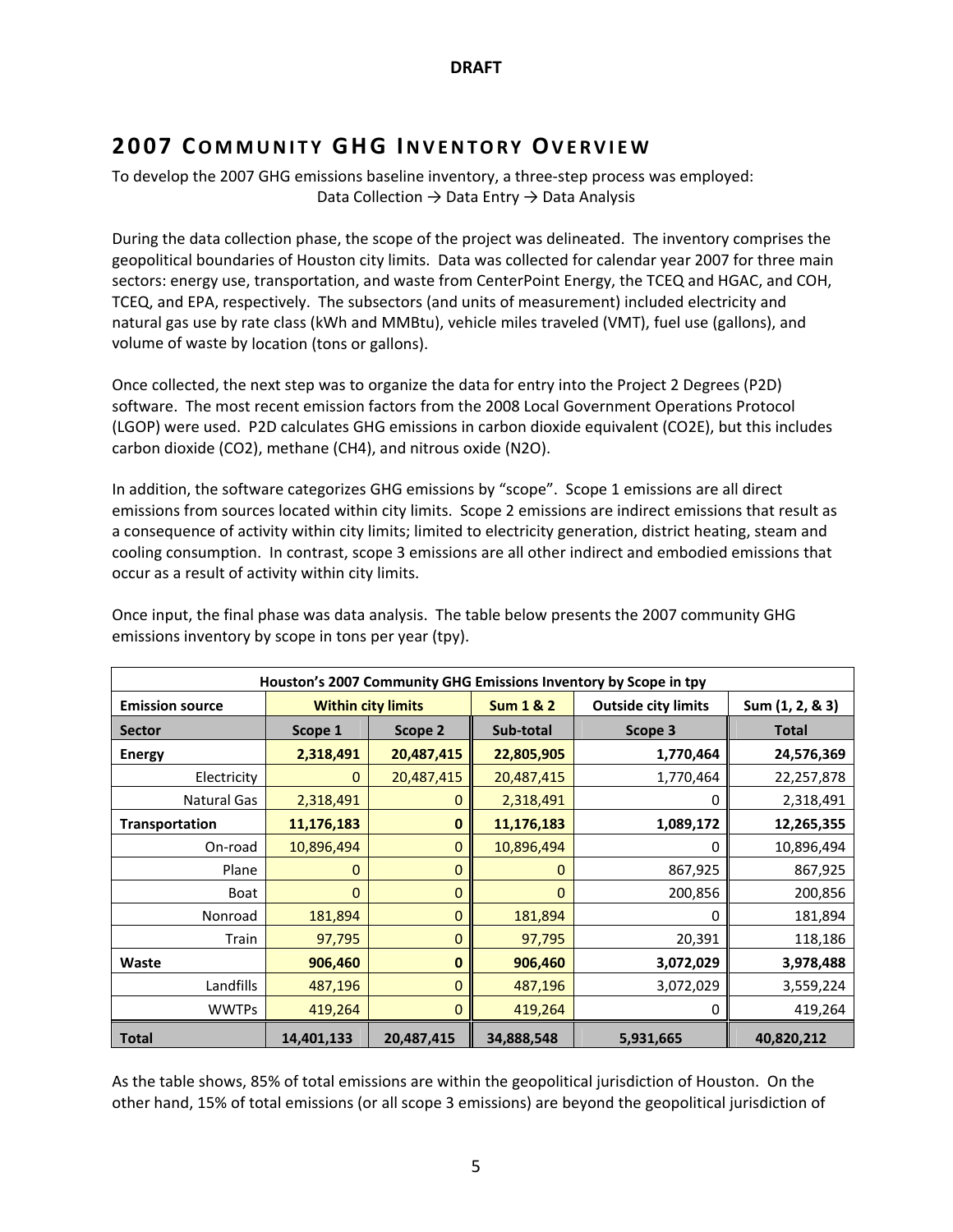Houston, but the City may have creative policy options available to influence or reduce these emissions. The following sector-specific results indicate that there is significant opportunity in the electricity subsector and on-road sub-sector to reduce community GHG emissions. Together these two sub-sectors comprise 81% of total emissions – 27% of total emissions from on‐road emissions and 55% from electricity use.

## **ENERGY US E**

Electricity and natural gas usage within the Houston community is 60% of total GHG emissions; GHG emissions from electricity are 91% of total energy emissions and emissions from natural gas usage is only 9% of total energy emissions. Thus, to determine the source of these emissions, the following 2 tables present electricity and natural gas emissions by CenterPoint Energy rate class or sector.

| <b>Electricity GHG Emissions, 2007</b> |            |                 | <b>Natural Gas GHG Emissions, 2007</b> |           |                        |
|----------------------------------------|------------|-----------------|----------------------------------------|-----------|------------------------|
| <b>Sector</b>                          | GHG (tpy)  | $%$ of<br>Total | <b>Sector</b>                          | GHG (tpy) | $%$ of<br><b>Total</b> |
| <b>Residential</b>                     | 9,696,098  | 43.6%           | <b>Residential</b>                     | 866,589   | 37%                    |
| Single Family                          | 7,231,586  | 32.5%           | <b>Commercial</b>                      | 905,929   | 39%                    |
| Multi-Family                           | 2,356,354  | 10.6%           | Large Commercial                       | 599,114   | 26%                    |
| Mobile Home                            | 108,157    | 0.5%            | <b>Small Commercial</b>                | 306,815   | 13%                    |
| <b>Commercial</b>                      | 8,135,703  | 36.6%           | <b>Industrial</b>                      | 545,973   | 24%                    |
| <b>Small Commercial</b>                | 8,135,703  | 36.6%           | Large Ind/Transport**                  | 457,218   | 20%                    |
| <b>Industrial</b>                      | 2,460,860  | 11.1%           | Industrial                             | 88,755    | 4%                     |
| Large Commercial & Industrial          | 2,460,860  | 11.1%           | <b>Total</b>                           | 2,318,491 | 100%                   |
| Lighting                               | 194.753    | 0.9%            |                                        |           |                        |
| Streetlights                           | 153,721    | 0.7%            |                                        |           |                        |
| Miscellaneous Lighting                 | 41,033     | 0.2%            |                                        |           |                        |
| T&D Losses*                            | 1,770,464  | 8.0%            |                                        |           |                        |
| <b>TOTAL</b>                           | 22,257,878 | 100.0%          |                                        |           |                        |

#### \*T&D Losses: Transmission and distribution loss is the loss of electricity in the lines as it is transmitted and distributed from generation locations to end‐use locations (2007 ERCOT T&D loss factors).

\*\*Transport: Refers to a situation where a company provides natural gas transportation service to those end use locations rather than natural gas sales service.

As the electricity table indicates, the greatest GHG emissions occurred in the small commercial and single family sectors. From the zip code maps provided in the complete report, small commercial emissions are greater along the 290W, 10W, and 10E corridors. There are also higher small commercial electricity emissions near the Medical Center/Reliant Stadium area, near 59N in Humble, and near 45N in Spring. In contrast, higher single family emissions are along the 290W ad 10W corridors as well as near the Kingwood, Lake Houston, and Clear Lake areas (mainly suburban areas).

The natural gas table shows that the greatest GHG emissions occurred in the large commercial and large industrial/transport sectors. It is important to note that unlike electricity emissions, natural gas emissions were the greatest closer to the center of Houston. The highest large industrial/transport GHG emissions are within the 610 loop; similarly, the highest large commercial emissions occurred within Beltway 8 and concentrated within the 610 loop.

From these results, it is clear that electricity use is highest among residents and small businesses, whereas natural gas use is highest among large industries and companies. Therefore, there is an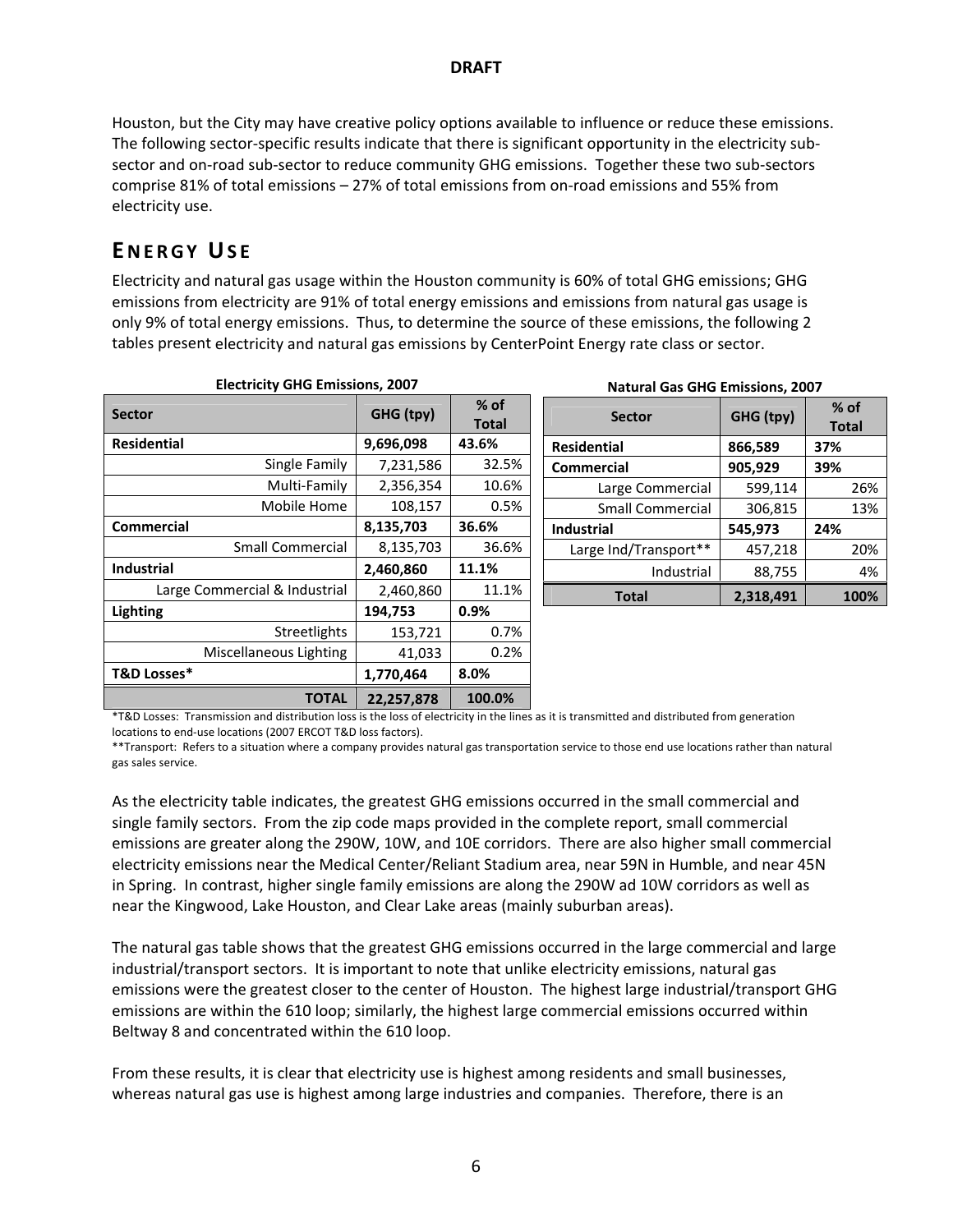#### **DRAFT**

opportunity to decrease electricity use among single family residents in suburban neighborhoods and among small business owners throughout Houston using energy efficiency incentives and programs aimed at educating the community about the environmental and financial benefits of natural gas use.

### **T RANSPORTATION**

Transportation GHG emissions were calculated for on‐road vehicles, planes, boats, nonroad, and trains. Analysis indicates that on‐road GHG emissions comprise 27% of total community GHG emissions and 89% of total transportation emissions. As such, a brief analysis of emissions from planes, boats, nonroad, and trains follows; however, the remainder of this section provides a more in‐depth analysis of on‐road emissions.

**Plane: 2007 GHG Emissions** Due to data availability, GHG emissions from planes and boats were direct entry. The diagram to the

right presents the 2007 GHG emissions from planes, which are all scope 3. It is important to note that these are only emissions up to the mixing height (3000 feet) and do not include en route emissions or non‐aircraft sources. As such, emissions from planes up to the mixing height comprise only 7% of transportation emissions. One recommendation is that the next inventory may benefit from integrating en route emissions, which can be as much as 90% of a trip's total GHG emissions, so further knowledge may be gained in regard to Houstonian air travel.

| <b>Tons CO2E</b> |                        |     |     |                         |       |
|------------------|------------------------|-----|-----|-------------------------|-------|
| 0                | 200                    | 400 | 600 | 800<br><b>Thousands</b> | 1,000 |
|                  | Tons CO <sub>2</sub> E |     |     | <b>Percent of Total</b> |       |
| <b>Total</b>     | 867,925                |     |     | 100%                    |       |
| <b>IAH</b>       | 652,697                |     |     | 75%                     |       |
| <b>HOU</b>       | 177,404                |     |     | 20%                     |       |
| <b>EFD</b>       | 37,825                 |     |     | 4%                      |       |



Like plane emissions, boat emissions were a direct entry; the data was retrieved from a 2007 TCEQ

vessel study. The diagram to the left presents the 2007 GHG emissions from boats, which are all scope 3. Ninety‐ seven percent of boat emissions are from ocean‐going vessels. However as a percent of total transportation emissions, boat emissions account for only 2% of emissions and as a percent of total community GHG emissions, boat emissions account for 0.5% of emissions.

Train and nonroad emissions each comprise approximately 1% of transportation emissions and less than 1% of total GHG emissions. The train emissions

inventory below shows that the greatest emissions are from switch engines, which comprise 83% of total train emissions.

| Train GHG Emissions Inventory, Tons CO2E, 2007 <sup>5</sup> |        |            |             |            |             |            |             |            |  |  |
|-------------------------------------------------------------|--------|------------|-------------|------------|-------------|------------|-------------|------------|--|--|
| <b>Other</b><br><b>Total</b><br><b>BNSF</b><br>UP<br>Scope  |        |            |             |            |             |            |             |            |  |  |
| <b>Train Type</b>                                           | Tons   | % of Total | <b>Tons</b> | % of Total | <b>Tons</b> | % of Total | <b>Tons</b> | % of Total |  |  |
| Line Haul                                                   | 4.999  | 16%        | 15,392      | 39%        | 0           |            | 0% 20,391   | 17%        |  |  |
| Switch Engine                                               | 26,208 | 84%        | 23,852      | 61%        | 47,735      |            | 100% 97,795 | 83%        |  |  |
| Total                                                       | 31.207 | 26%        | 39,243      | 33%        | 47,735      |            | 40% 118,186 | 100%       |  |  |

 $\overline{a}$ <sup>5</sup> BNSF: Burlington Northern Santa Fe Railway company; UP: Union Pacific Railroad company; Other: All other railroad companies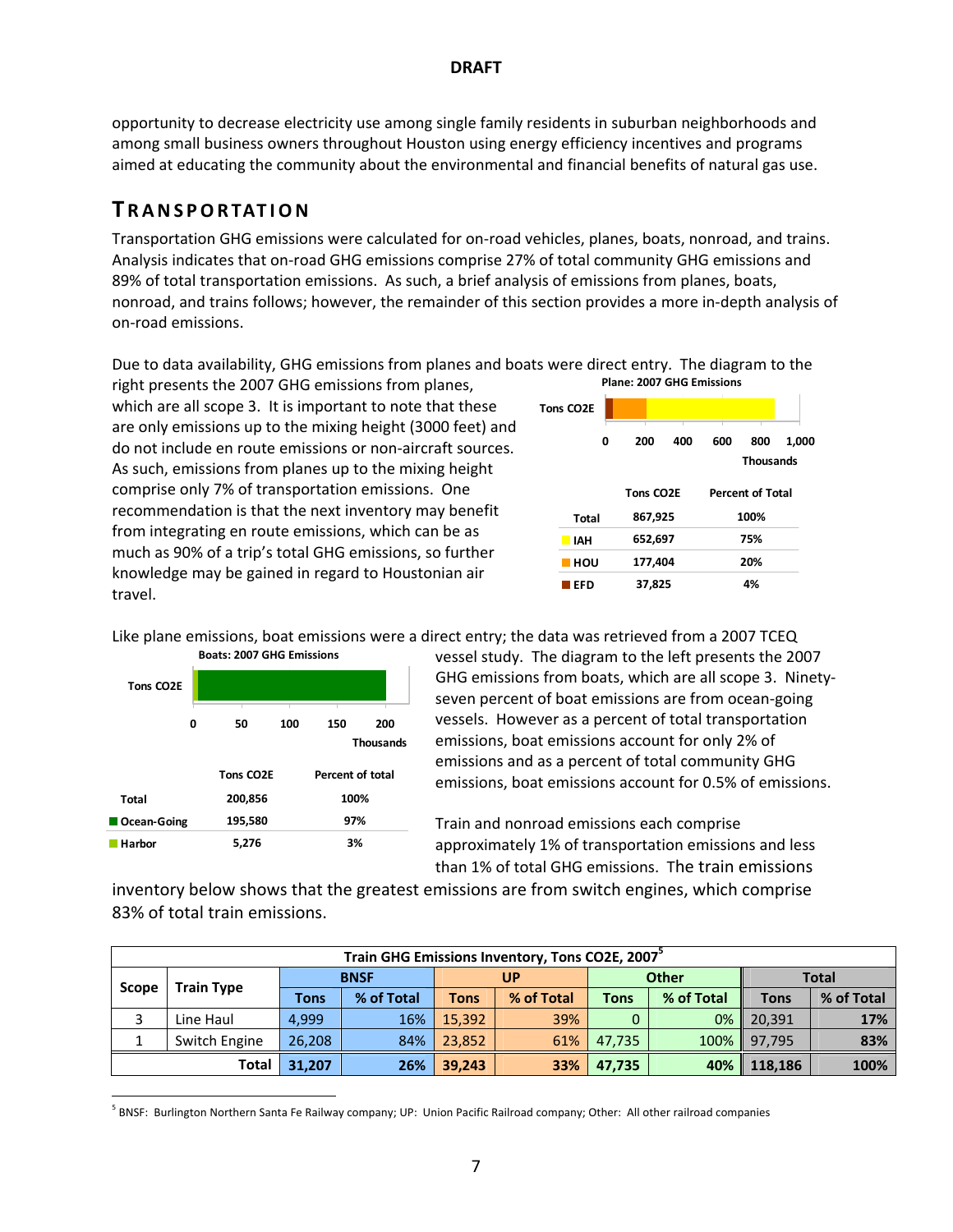#### **DRAFT**

| <b>Nonroad GHG Emissions Inventory, 2007</b> |                   |        |                   |        |                   |              |                   |        |                   |              |  |  |
|----------------------------------------------|-------------------|--------|-------------------|--------|-------------------|--------------|-------------------|--------|-------------------|--------------|--|--|
|                                              | <b>CNG</b>        |        | <b>Diesel</b>     |        | <b>LPG</b>        |              | <b>Gasoline</b>   |        | <b>Total</b>      |              |  |  |
| Equipment                                    | <b>Tons</b>       | $%$ of | <b>Tons</b>       | $%$ of | <b>Tons</b>       | $%$ of       | Tons              | $%$ of | <b>Tons</b>       | $%$ of       |  |  |
|                                              | CO <sub>2</sub> E | Total  | CO <sub>2</sub> E | Total  | CO <sub>2</sub> E | <b>Total</b> | CO <sub>2</sub> E | Total  | CO <sub>2</sub> E | <b>Total</b> |  |  |
| Agricultural                                 | 2                 | 0%     | 352               | 1%     | $\Omega$          | 0%           | 27                | 0%     | 380               | 0%           |  |  |
| Commercial                                   | 3,978             | 28%    | 6,744             | 25%    | 6.471             | 5%           | 4,479             | 21%    | 21.673            | 12%          |  |  |
| Construction                                 | 9                 | 0%     | 18,314            | 69%    | 891               | 1%           | 1,639             | 8%     | 20.854            | 11%          |  |  |
| Industrial                                   | 10,312            | 72%    | 428               | 2%     | 112,497           | 94%          | 3,956             | 19%    | 127,194           | 70%          |  |  |
| Lawn/Garden                                  | 0                 | 0%     | 522               | 2%     | $\Omega$          | 0%           | 1,521             | 7%     | 2,043             | 1%           |  |  |
| Logging                                      | 0                 | 0%     | $\mathbf{0}$      | 0%     | $\Omega$          | 0%           | $\Omega$          | 0%     | 0                 | 0%           |  |  |
| <b>Pleasure Craft</b>                        | $\Omega$          | 0%     | 114               | 0%     | $\mathbf 0$       | 0%           | 3,320             | 16%    | 3,434             | 2%           |  |  |
| Railroad                                     | $\Omega$          | 0%     | 60                | 0%     | $\Omega$          | 0%           | $\Omega$          | 0%     | 60                | 0%           |  |  |
| Recreational                                 | 0                 | 0%     | 51                | 0%     | 13                | 0%           | 6,195             | 29%    | 6,259             | 3%           |  |  |
| Total                                        | 14.302            | 8%     | 26.584            | 15%    | 119.873           | 66%          | 21.136            | 12%    | 181.897           | 100%         |  |  |

Similarly, the nonroad emissions inventory below shows that the greatest emissions are from industrial equipment (70% of nonroad emissions) and equipment that utilizes LPG fuel (66% of emissions).

In contrast the on‐road emissions patterns below indicate that peak GHG emissions from on‐road vehicles occurs on Fridays and during the evenings. Although collectively, weekday (Monday‐Thursday) emissions far surpass Friday emissions, this pattern shows that policies aimed at reducing leisure, non‐ workday activities is key.

|              | <b>Morning</b>    |        | Midday            |              | <b>Evening</b>    |              | Overnight         |       | <b>Total</b>     |              |
|--------------|-------------------|--------|-------------------|--------------|-------------------|--------------|-------------------|-------|------------------|--------------|
| Day          | <b>Tons</b>       | $%$ of | Tons              | $%$ of       | <b>Tons</b>       | $%$ of       | <b>Tons</b>       | % of  | <b>Tons CO2E</b> | $%$ of       |
|              | CO <sub>2</sub> E | Total  | CO <sub>2</sub> E | <b>Total</b> | CO <sub>2</sub> E | <b>Total</b> | CO <sub>2</sub> E | Total |                  | <b>Total</b> |
| Monday       | 374,344           | 18%    | 467,583           | 15%          | 496,334           | 16%          | 327,065           | 13%   | 1,665,325        | 15%          |
| Tuesday      | 374.344           | 18%    | 467,583           | 15%          | 496.334           | 16%          | 327,065           | 13%   | 1,665,325        | 15%          |
| Wednesday    | 374,344           | 18%    | 467,583           | 15%          | 496,334           | 16%          | 327,065           | 13%   | 1,665,325        | 15%          |
| Thursday     | 374,344           | 18%    | 467,583           | 15%          | 496,334           | 16%          | 327,065           | 13%   | 1,665,325        | 15%          |
| Friday       | 392,853           | 19%    | 480,585           | 16%          | 512,261           | 16%          | 344,388           | 14%   | 1,730,087        | 16%          |
| Saturday     | 143,210           | 7%     | 422,446           | 14%          | 350,932           | 11%          | 488,661           | 19%   | 1,405,249        | 13%          |
| Sunday       | 71,379            | 3%     | 316,561           | 10%          | 303,022           | 10%          | 408,894           | 16%   | 1,099,856        | 10%          |
| <b>Total</b> | 2,104,820         | 19%    | 3,089,923         | 28%          | 3,151,549         | 29%          | 2,550,202         | 23%   | 10,896,494       | 100%         |

#### **On‐Road Emissions by Day of Week and Time of Day, 2007**

The following two tables present emissions by type of vehicle and fuel by day of the week and time of the day, respectively. Many conclusions can be drawn from the first table of results; however, below are some key conclusions:

- 48% of on‐road emissions are from passenger vehicles
- 34% of on‐road emissions are from light‐duty trucks
- 84% of on‐road emissions are from gasoline vehicles
- 93% of diesel, on‐road emissions are from heavy‐duty trucks
- 85% and 89% of heavy‐duty trucks and buses, respectively are diesel emissions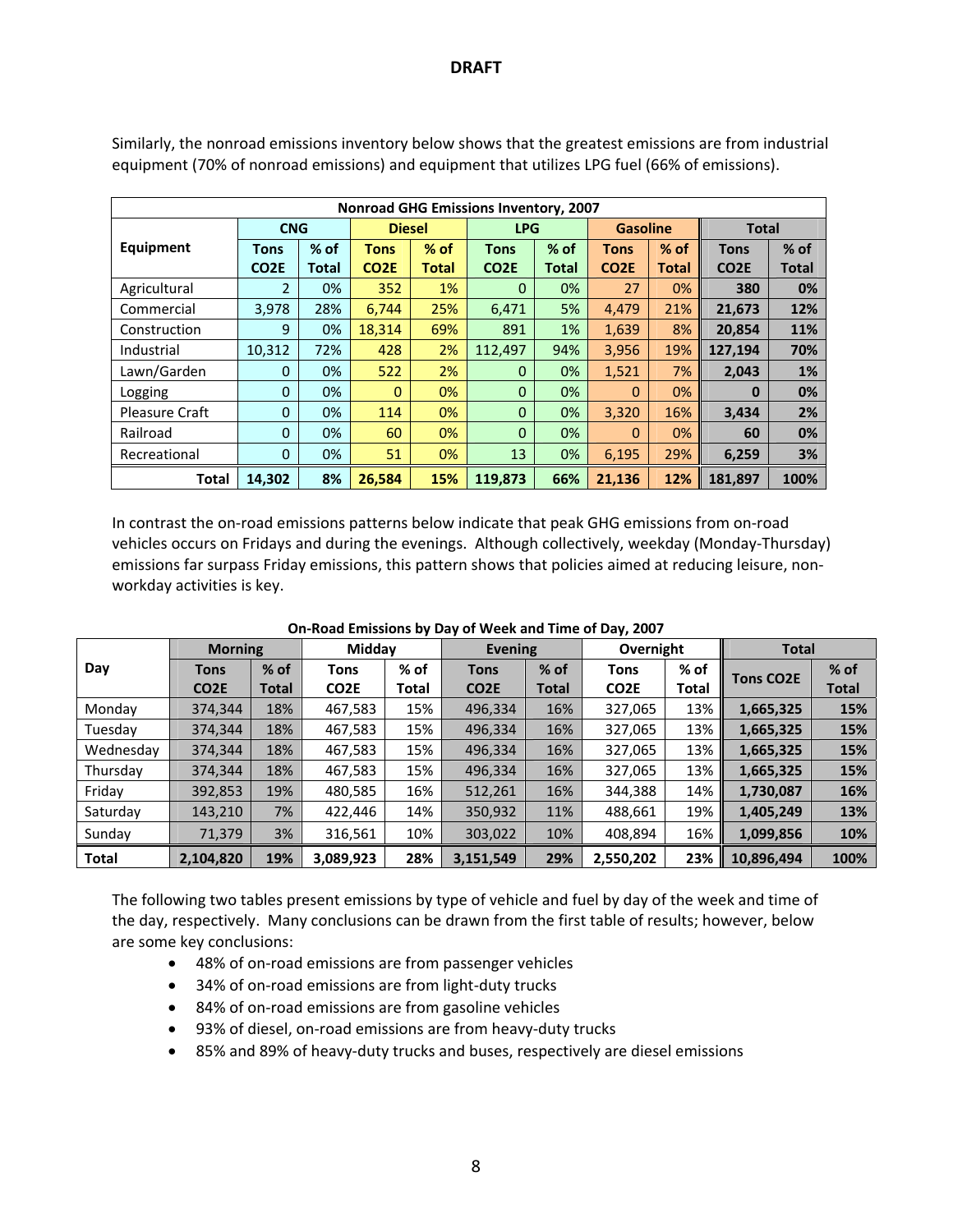| Day                 |                 | Passenger Vehicle |              |           | <b>Light Duty Truck</b> |           |          | <b>Heavy Duty Truck</b> |              |          | <b>Buses</b>  |              | <b>MC</b> |           | <b>GRAND TOTAL</b> |            |
|---------------------|-----------------|-------------------|--------------|-----------|-------------------------|-----------|----------|-------------------------|--------------|----------|---------------|--------------|-----------|-----------|--------------------|------------|
|                     | <b>Gasoline</b> | <b>Diesel</b>     | <b>Total</b> | Gasoline  | <b>Diesel</b>           | Total     | Gasoline | <b>Diesel</b>           | <b>Total</b> | Gasoline | <b>Diesel</b> | <b>Total</b> | Gas       | Gasoline  | <b>Diesel</b>      | Total      |
| Monday              | 730,405         | 536               | 730,941      | 546,794   | 2,636                   | 549,430   | 56,730   | 304,654                 | 361,384      | 2,747    | 20,229        | 22,976       | 594       | 1,337,270 | 328,055            | 1,665,325  |
| Tuesday             | 730,405         | 536               | 730,941      | 546,794   | 2,636                   | 549,430   | 56,730   | 304,654                 | 361,384      | 2,747    | 20,229        | 22,976       | 594       | 1,337,270 | 328,055            | 1,665,325  |
| Wednesday           | 730,405         | 536               | 730,941      | 546,794   | 2,636                   | 549,430   | 56,730   | 304,654                 | 361,384      | 2,747    | 20,229        | 22,976       | 594       | 1,337,270 | 328,055            | 1,665,325  |
| Thursday            | 730,405         | 536               | 730,941      | 546,794   | 2,636                   | 549,430   | 56,730   | 304,654                 | 361,384      | 2,747    | 20,229        | 22,976       | 594       | 1,337,270 | 328,055            | 1,665,325  |
| Friday              | 895,659         | 641               | 896,300      | 551,602   | 2,655                   | 554,257   | 35,568   | 227,248                 | 262,817      | 984      | 15,077        | 16,061       | 652       | 1,484,465 | 245,622            | 1,730,087  |
| Saturday            | 781,862         | 560               | 782,422      | 469,765   | 2,198                   | 471,963   | 18,654   | 124,965                 | 143,620      | 446      | 6,258         | 6,704        | 541       | 1,271,268 | 133,981            | 1,405,249  |
| Sunday              | 584,166         | 420               | 584,586      | 434,170   | 2,064                   | 436,234   | 9,371    | 65,427                  | 74,799       | 234      | 3,568         | 3,801        | 437       | 1,028,377 | 71,479             | 1,099,856  |
| Total               | 5,183,308       | 3,765             | 5,187,073    | 3,642,715 | 17,460                  | 3,660,176 | 290,512  | 1,636,257               | 1,926,770    | 12,652   | 105,819       | 118,471      | 4,005     | 9,133,192 | 1,763,302          | 10,896,494 |
| % of Grand<br>Total | 48%             | 0%                | 48%          | 33%       | 0%                      | 34%       | 3%       | 15%                     | 18%          | 0%       | 1%            | 1%           | 0%        | 84%       | 16%                | 100%       |
| % of Vehicle        | 100%            | 0%                | 100%         | 100%      | 0%                      | 100%      | 15%      | 85%                     | 100%         | 11%      | 89%           | 100%         | 100%      | 84%       | 16%                | 100%       |
| % of Fuel           | 57%             | 0%                | 48%          | 40%       | 1%                      | 34%       | 3%       | 93%                     | 18%          | 0%       | 6%            | 1%           | 0%        | 100%      | 100%               | 100%       |

On‐Road Emissions by Day of Week and Type of Vehicle, 2007, Tons CO2E

The second table below presents on‐road emissions by time of day and type of vehicle and fuel type. Similar to the table above, many conclusions can be drawn from these results; however, <sup>a</sup> few key conclusions are listed below:

- Regardless of time of day, passenger vehicles have highest on road emissions
- Emissions for passenger vehicles, light duty trucks, and motorcycles are highest from 3pm 7pm
- Emissions for heavy duty trucks are highest from 9am 3pm
- Emissions for buses are highest from 6am 9am
- Similar to the conclusions alluded at in the 2 preceding tables, on‐road GHG emissions reductions policies may be most effective if aimed at leisure, non‐work activities

| Time of   |           | Passenger Vehicle |           |           | <b>Light Duty Truck</b> |           |          | <b>Heavy Duty Truck</b> |              |          | <b>Buses</b>  |         | <b>MC</b> |           | <b>TOTAL</b> |            |
|-----------|-----------|-------------------|-----------|-----------|-------------------------|-----------|----------|-------------------------|--------------|----------|---------------|---------|-----------|-----------|--------------|------------|
| Day       | Gasoline  | <b>Diesel</b>     | Total     | Gasoline  | <b>Diesel</b>           | Total     | Gasoline | Diesel                  | <b>Total</b> | Gasoline | <b>Diesel</b> | Total   | Gas       | Gasoline  | Diesel       | Total      |
| Morning   | 997,582   | 731               | 998,313   | 704,574   | 3,365                   | 707.939   | 55,991   | 298,939                 | 354.929      | 7.344    | 35.524        | 42.868  | 771       | 1,766,261 | 338,559      | 2,104,820  |
| Midday    | 1,363,996 | 996               | 1,364,992 | 950,007   | 4,743                   | 954,749   | 115,270  | 632,892                 | 748,161      | 1,437    | 19,489        | 20,926  | 1.094     | 2,431,804 | 658,119      | 3,089,923  |
| Evening   | 1,556,159 | 1.117             | 1,557,276 | 1,102,484 | 5,145                   | 1,107,629 | 75,635   | 368,997                 | 444,632      | 2,888    | 37,946        | 40.834  | .179      | 2,738,344 | 413,205      | 3,151,549  |
| Overnight | 1,265,571 | 922               | 1,266,492 | 885,651   | 4,208                   | 889,858   | 43,617   | 335,430                 | 379.048      | 983      | 12.860        | 13.843  | 961       | 2,196,782 | 353,420      | 2,550,202  |
| Total     | 5,183,308 | 3.765             | 5,187,073 | 3,642,715 | 17,460                  | 3,660,176 | 290,512  | 1,636,257               | 1,926,770    | 12,652   | 105.819       | 118.471 | 4.005     | 9,133,192 | 1,763,302    | 10,896,494 |

| On-Road Emissions by Time of Day and Type of Vehicle, 2007, Tons CO2E |  |  |
|-----------------------------------------------------------------------|--|--|
|                                                                       |  |  |

 $^6$  Morning is 6am – 9am; Midday is 9am – 3pm; Evening is 3pm – 7pm; Overnight is 7pm – 6am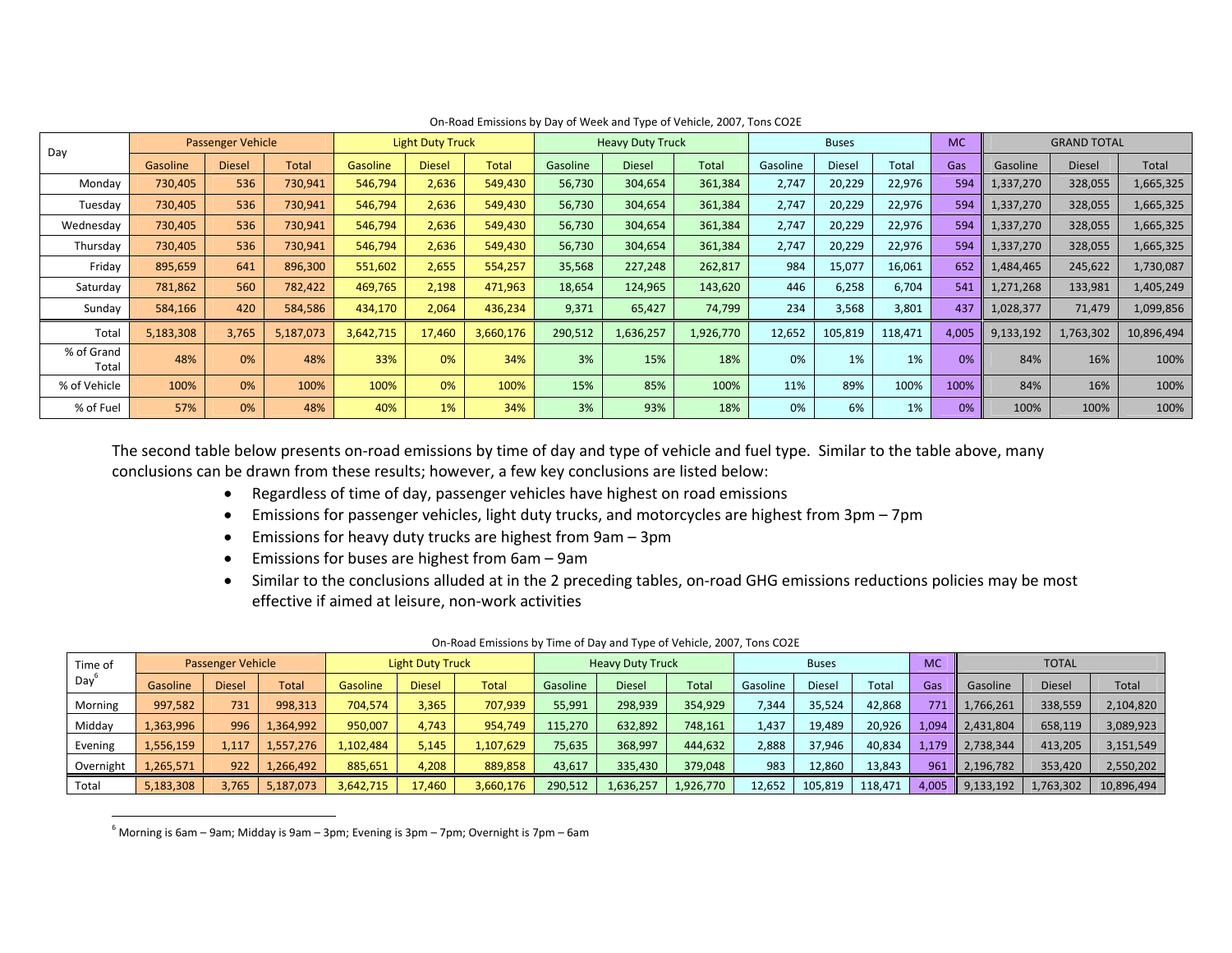### **WASTE**

 $\overline{a}$ 

There are two types of waste that were inventoried: wastewater treatment plants (WWTPs) and landfills. Of total community GHG emissions, WWTPs account for 1% of total emissions and landfills account for 9% of total emissions. Conversely, WWTPs comprise 11% of waste emissions and landfills comprise 89% of waste emissions.

WWTP emissions were further sub-categorized into industrial WWTPs<sup>7</sup>, comprising 93% of WWTP emissions, and City‐owned (COH) WWTPs, accounting for 7%. It is important to note that the emissions from both types of WWTPs only takes into account the emissions emitted as a result of the biological processes, whereas emissions from energy use are recorded in the energy sector, etc. **COH WWTP EmissionsInventory, 2007**

Of industrial WWTP emissions, 98.8% were from Ameri-Forge Corporation<sup>8</sup>. Interestingly, the top ten highest industrial WWTP emissions are located at companies that serve the oil and gas industry.

In 2007, there were 40 COH WWTPs, and together these WWTPs emitted 28,075 tons of CO2E. The average tons of CO2E emitted was 702 tpy with a standard deviation of 742 tpy. The lowest emitter was Greenridge at 37 tpy, while the highest was Southwest at 3450 tpy. Interestingly, the  $69<sup>th</sup>$  Street WWTP was only the  $18<sup>th</sup>$  highest emitter at 606 tpy,



which is below the average. The diagram to the right is of the top 10 COH WWTPs GHG emitters. Of total COH WWTP GHG emissions, these top ten emitters account for 60% of COH WWTP emissions.

Landfill emissions were categorized in three dimensions, by scope, type of waste, and landfill name. As the table below shows, scope 1 landfill emissions account for only 14% of total landfill emissions, whereas scope 3 emissions<sup>9</sup> account for 86% of total landfill emissions. Furthermore, residential waste makes up nearly half of all landfill GHG emissions at 48%; commercial is 30% of emissions, construction and demolition (C&D) waste is 19% of emissions, and brush waste is 3% of emissions. This shows that there is a significant opportunity to reduce C&D emissions by diverting this to reuse and recycling facilities. In a similar manner, residential and commercial waste emissions can also be reduced through recycling of materials before landfilling.

| <b>Type of Waste</b> | Scope 1 | % of Total | Scope 3   | % of Total | <b>Total</b>     | % of Total |
|----------------------|---------|------------|-----------|------------|------------------|------------|
| Residential          | 108,717 | 22%        | 1,604,708 |            | $52\%$ 1,713,425 | 48%        |
| Commercial           | 22,874  | 5%         | 1,037,483 | $34\%$     | 1,060,357        | 30%        |
| C&D                  | 296,869 | 61%        | 390,352   | 13%        | 687,221          | 19%        |
| <b>Brush</b>         | 58,735  | 12%        | 39,487    | 1%         | 98,222           | 3%         |
| <b>Total</b>         | 487,196 | 14%        | 3,072,029 | $86\%$     | 3,559,224        | 100%       |

**2007 Landfill GHG Emissions Inventory by Scope, Tons CO2E**

 $^7$  Data for industrial WWTPs was gathered from the EPA's ECHO (Enforcement and Compliance History Online) Database.<br><sup>8</sup> Ameri-Forge Corporation is a worldwide forged products manufacturer that serves the oil and gas, po

 $9$  Scope 3 emissions for landfills refers to all those landfills whose waste originates within city limits but the landfill itself is outside city limits.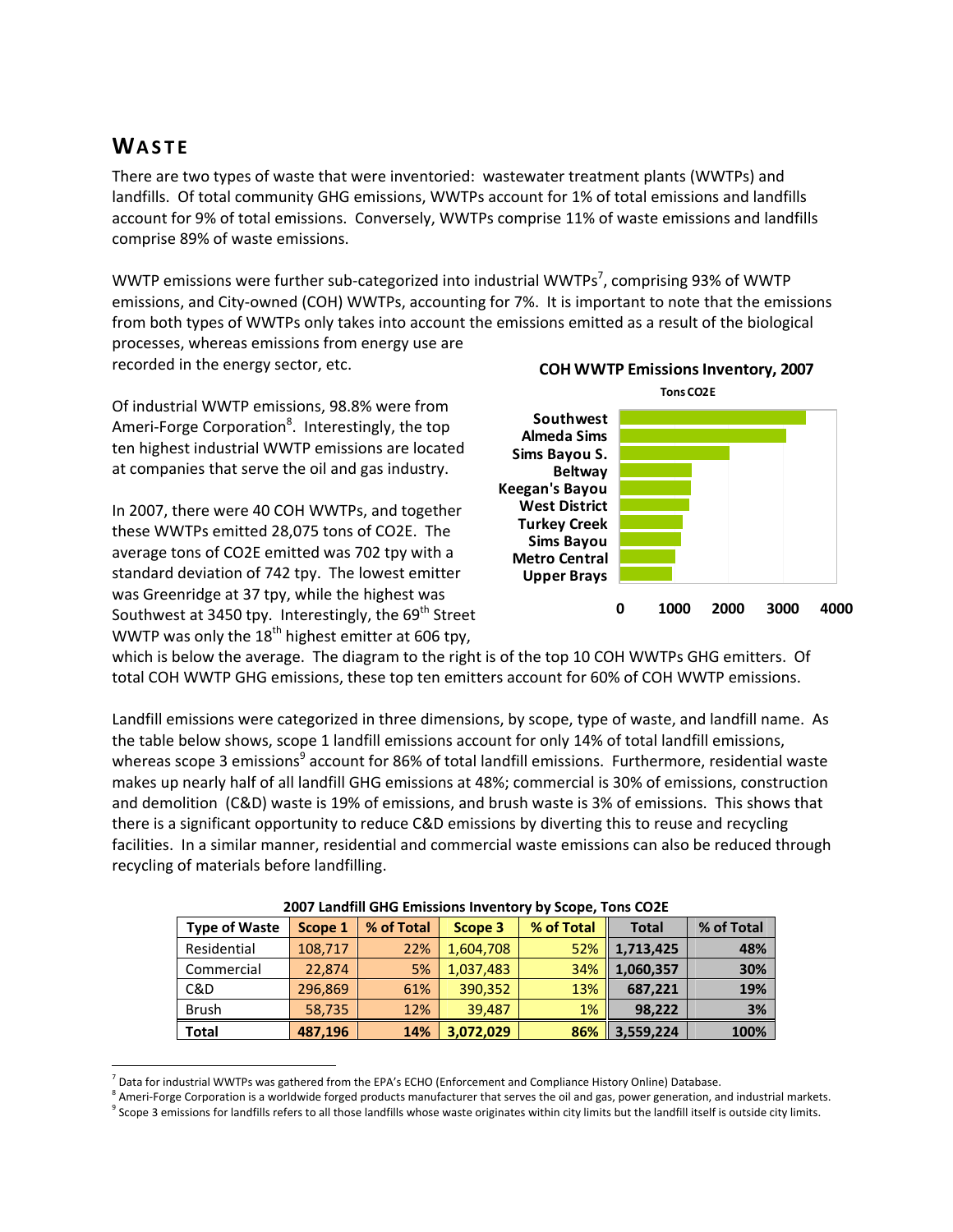#### **DRAFT**

The table below presents the landfill GHG emissions inventory by landfill and type of waste. Many conclusions can be drawn from these results; however, a few key points are listed below:

- The top three largest GHG emitting landfills, with more than 500,000 tpy each are: McCarty (Republic), Atascocita (Waste Management, Inc.) and SeaBreeze (Republic)
- The highest residential waste GHG emissions was McCarty at 21% of total residential waste emissions
- The highest commercial waste GHG emissions was SeaBreeze at 24% of total commercial waste emissions
- The highest C&D waste GHG emissions was Fairbanks at 18% of total C&D waste emissions
- The highest brush waste GHG emissions was Fairbanks at 35% of total brush waste emissions

| <b>Landfill Name</b>    | <b>Residential</b> |                      | <b>Commercial</b> |                      | C&D          |                        | <b>Brush</b> |                      | <b>Total</b> |                        |
|-------------------------|--------------------|----------------------|-------------------|----------------------|--------------|------------------------|--------------|----------------------|--------------|------------------------|
|                         | <b>Tons</b>        | % of<br><b>Total</b> | <b>Tons</b>       | % of<br><b>Total</b> | <b>Tons</b>  | $%$ of<br><b>Total</b> | <b>Tons</b>  | % of<br><b>Total</b> | <b>Tons</b>  | $%$ of<br><b>Total</b> |
| Addicks-Fairbanks       | 1,576              | 0%                   | $\mathbf{1}$      | 0%                   | 705          | 0%                     | 803          | 1%                   | 3,084        | 0%                     |
| Atascocita              | 300,671            | 18%                  | 247,743           | 23%                  | 46,484       | 7%                     | $\mathbf 0$  | 0%                   | 594,898      | 17%                    |
| Altair                  | 30,959             | 2%                   | $\Omega$          | 0%                   | 6            | 0%                     | 4            | 0%                   | 30,968       | 1%                     |
| Baytown                 | 125,504            | 7%                   | 100,728           | 9%                   | 32,954       | 5%                     | 3,835        | 4%                   | 263,021      | 7%                     |
| <b>Blue Ridge</b>       | 123,485            | 7%                   | 68                | 0%                   | 14,822       | 2%                     | 5,882        | 6%                   | 144,257      | 4%                     |
| <b>Chambers County</b>  | 6,448              | 0%                   | 2,230             | 0%                   | 468          | 0%                     | 237          | 0%                   | 9,382        | 0%                     |
| <b>Coastal Plains</b>   | 211,209            | 12%                  | 154,786           | 15%                  | 36,472       | 5%                     | $\Omega$     | 0%                   | 402,466      | 11%                    |
| Cougar                  | 409                | 0%                   | 918               | 0%                   | 67,960       | 10%                    | 14,467       | 15%                  | 83,754       | 2%                     |
| Fairbanks               | 19,909             | 1%                   | 498               | 0%                   | 125,512      | 18%                    | 34,432       | 35%                  | 180,352      | 5%                     |
| Fort Bend Regional      | 15,832             | 1%                   | 19,328            | 2%                   | $\mathbf{0}$ | 0%                     | $\mathbf{0}$ | 0%                   | 35,160       | 1%                     |
| <b>Galveston County</b> | 70,954             | 4%                   | 34,905            | 3%                   | 12,052       | 2%                     | 2,426        | 2%                   | 120,338      | 3%                     |
| Greenhouse Road         | 315                | 0%                   | $\mathbf{0}$      | 0%                   | 32,054       | 5%                     | 5,691        | 6%                   | 38,060       | 1%                     |
| Greenshadow             | 12,252             | 1%                   | $\mathbf{0}$      | 0%                   | 8,670        | 1%                     | 4,126        | 4%                   | 25,048       | 1%                     |
| Hawthorne Park          | 48                 | 0%                   | $\Omega$          | 0%                   | 4,937        | 1%                     | 306          | 0%                   | 5,290        | 0%                     |
| <b>McCarty Road</b>     | 359,437            | 21%                  | 140,663           | 13%                  | 81,452       | 12%                    | 20,985       | 21%                  | 602,536      | 17%                    |
| North County            | 2,322              | 0%                   | 0                 | 0%                   | 27,826       | 4%                     | 1,139        | 1%                   | 31,287       | 1%                     |
| <b>Ralston Road</b>     | $\Omega$           | 0%                   | $\Omega$          | 0%                   | 29,454       | 4%                     | $\Omega$     | 0%                   | 29,454       | 1%                     |
| SeaBreeze               | 194,052            | 11%                  | 256,984           | 24%                  | 57,669       | 8%                     | $\Omega$     | 0%                   | 508,705      | 14%                    |
| Security                | 151,584            | 9%                   | 80,048            | 8%                   | 19,555       | 3%                     | 464          | 0%                   | 251,651      | 7%                     |
| Sprint Fort Bend County | 0                  | 0%                   | 0                 | 0%                   | 51,922       | 8%                     | 389          | 0%                   | 52,311       | 1%                     |
| <b>Tall Pines</b>       | $\overline{0}$     | 0%                   | $\overline{0}$    | 0%                   | $\mathbf{0}$ | 0%                     | $\mathbf{0}$ | 0%                   | $\bf{0}$     | 0%                     |
| WCT/Greenbelt/Olshan    | $\overline{0}$     | 0%                   | $\Omega$          | 0%                   | 29,285       | 4%                     | $\Omega$     | 0%                   | 29,285       | 1%                     |
| <b>Whispering Pines</b> | 86,461             | 5%                   | 21,457            | 2%                   | 6,963        | 1%                     | 3,036        | 3%                   | 117,917      | 3%                     |
| <b>Total</b>            | 1,713,425          | 48%                  | 1,060,357         | 30%                  | 687,221      | 19%                    | 98,222       | 3%                   | 3,559,224    | 100%                   |

2007 Landfill GHG Emissions Inventory by Type of Waste and Landfill, in Tons CO2E